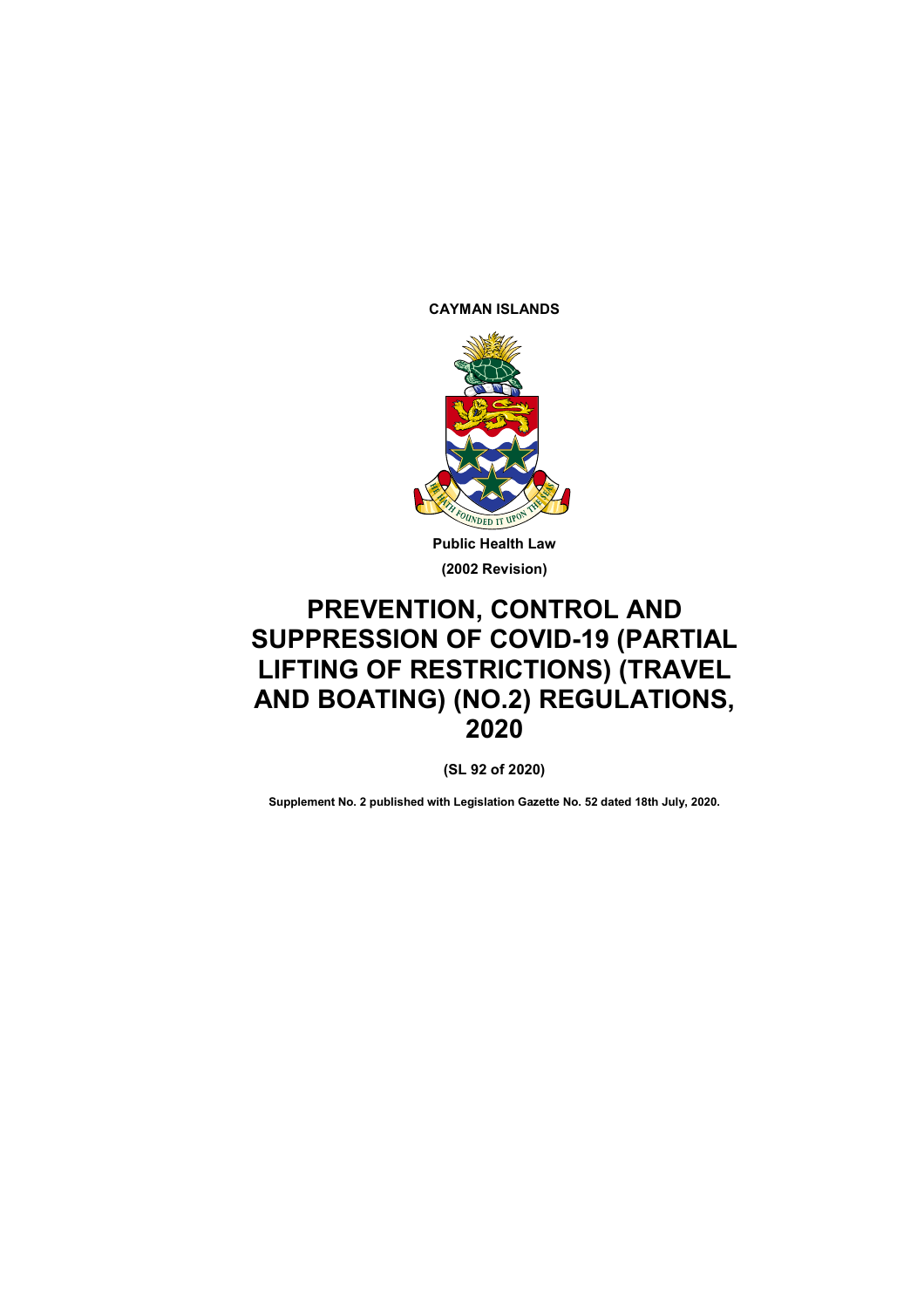**PUBLISHING DETAILS**

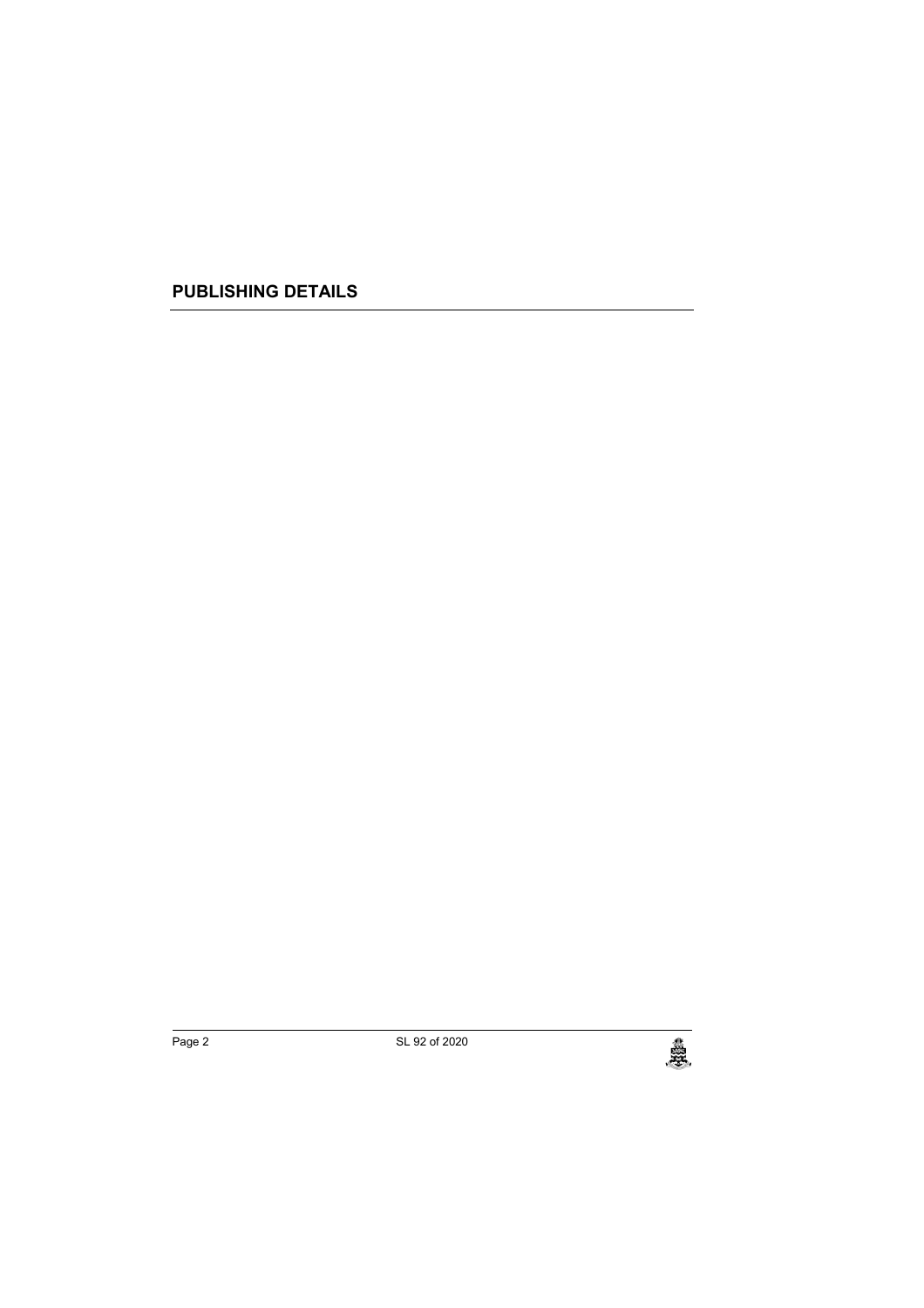Prevention, Control and Suppression of Covid-19 (Partial Lifting of Restrictions) (Travel and Boating) (No.2) Regulations, 2020 Arrangement of Regulations

### **CAYMAN ISLANDS**



# **PREVENTION, CONTROL AND SUPPRESSION OF COVID-19 (PARTIAL LIFTING OF RESTRICTIONS) (TRAVEL AND BOATING) (NO.2) REGULATIONS, 2020**

**(SL 92 of 2020)**

## **Arrangement of Regulations**

Regulation Page 1. Citation and commencement .....................................................................................................5 2. Definitions..................................................................................................................................5 3. Travel between the Islands ........................................................................................................6 4. Conditions for use of boat - Grand Cayman ...............................................................................6 5. Conditions for use of boat - Cayman Brac..................................................................................7 6. Commercial vessels to operate in wildlife interaction zones .......................................................7 7. Repeal of the Prevention, Control and Suppression of Covid-19 (Partial Lifting of Restrictions) (Travel and Boating) Regulations, 2020 ................................................................8 8. Expiry ........................................................................................................................................8 **SCHEDULE 9**

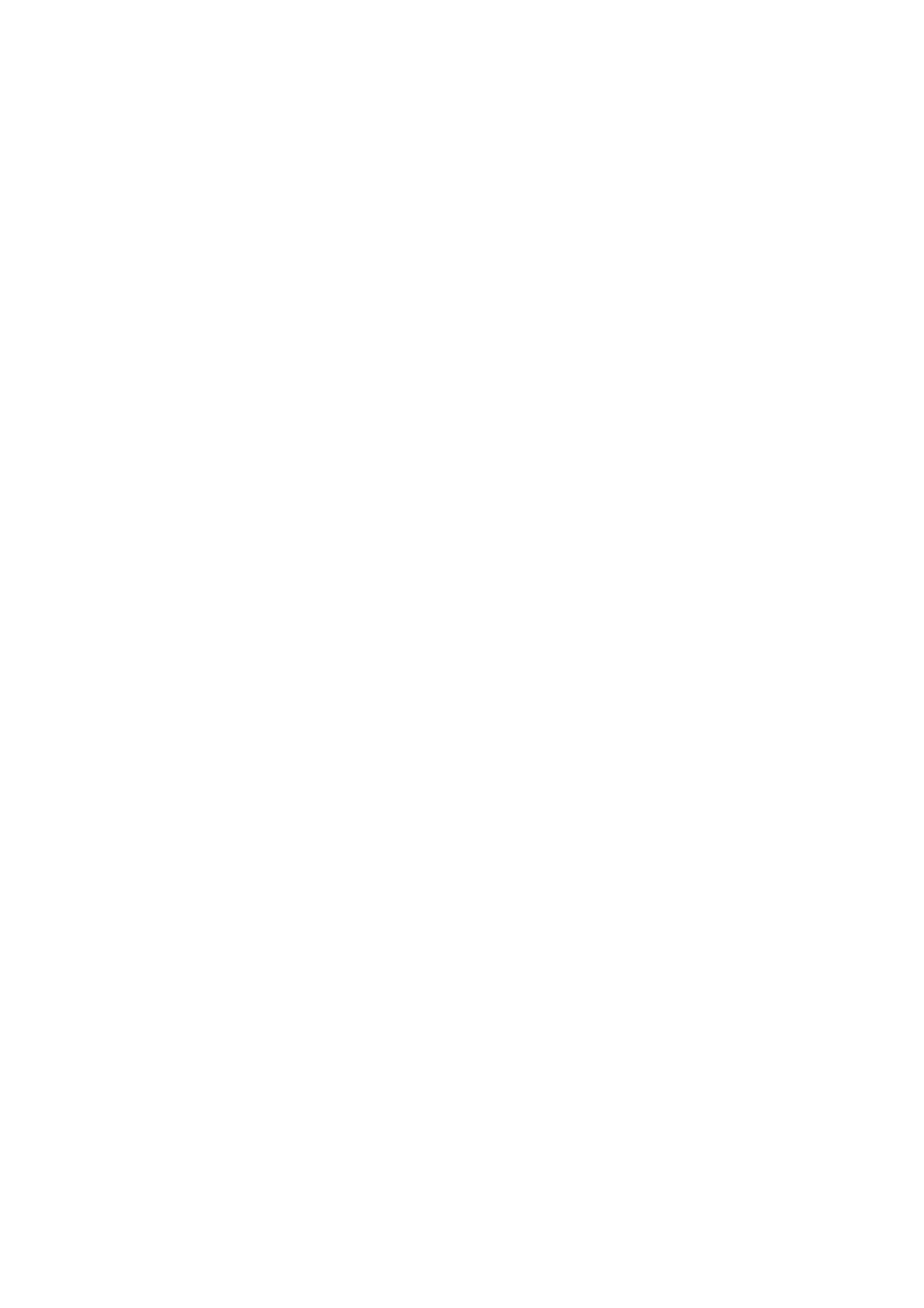#### **CAYMAN ISLANDS**



# **PREVENTION, CONTROL AND SUPPRESSION OF COVID-19 (PARTIAL LIFTING OF RESTRICTIONS) (TRAVEL AND BOATING) (NO.2) REGULATIONS, 2020**

## **(SL 92 of 2020)**

In exercise of the powers conferred by section 34 of the Public Health Law (2002 Revision) the Cabinet makes the following Regulations —

#### **1. Citation and commencement**

- **1**. (1) These Regulations may be cited as the Prevention, Control and Suppression of Covid-19 (Partial Lifting of Restrictions) (Travel and Boating) (No.2) Regulations, 2020.
	- (2) These Regulations come into force on 19th July, 2020.

#### **2. Definitions**

- **2**. In these Regulations, "**wildlife interaction zone**" means
	- (a) the area known as the Sandbar, that is to say the area within a radius of 3/4 of a mile of Latitude 19° 22.536'N Longitude 81° 18.295'W; and
	- (b) the area known as Stingray City, that is to say the area within a radius of 3/4 of a mile of Latitude 19°23'18.43'N Longitude 81° 20'45'W.

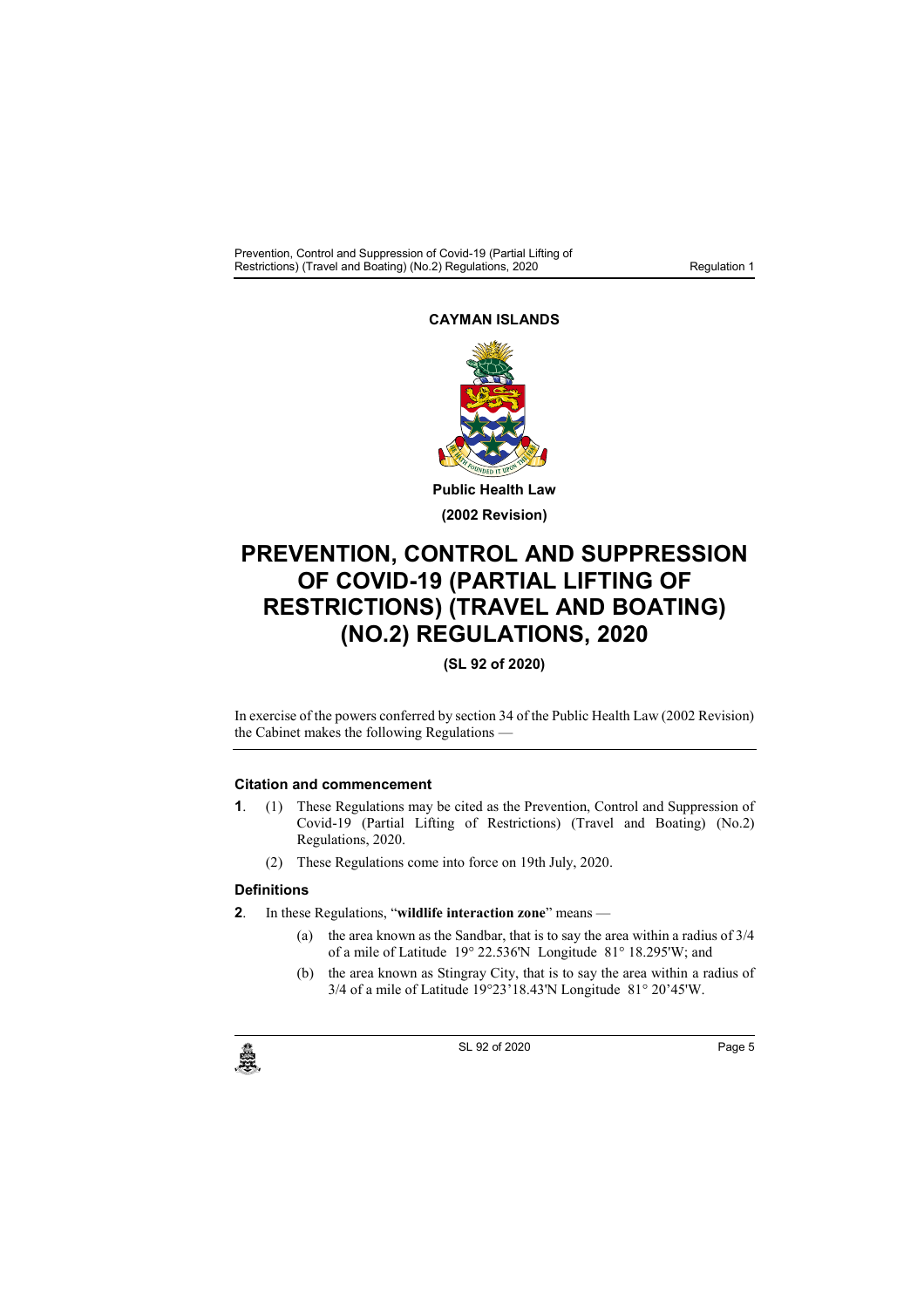Regulation 3

Prevention, Control and Suppression of Covid-19 (Partial Lifting of Restrictions) (Travel and Boating) (No.2) Regulations, 2020

#### **3. Travel between the Islands**

- **3**. (1) Subject to this regulation, any person may travel between the Islands by air transport or boat.
	- (2) A person who wishes to travel between the Islands shall be permitted to travel without being tested for the virus where the person -
		- (a) has been in the Islands for at least fourteen days prior to the date of travel; and
		- (b) is not showing any respiratory symptoms or symptoms of the virus.
	- (3) A person who wishes to travel between the Islands and who has not been in the Islands for at least fourteen days prior to the date of travel shall —
		- (a) not less than forty-eight hours prior to travelling
			- (i) notify the Chief Officer of the Ministry of International Trade, Investment, Aviation and Maritime Affairs of the proposed travel; and
			- (ii) be tested for the virus; and
		- (b) only be permitted to travel after such test has been declared to be negative by the Medical Officer of Health.
	- (4) A person who contravenes paragraph (2) or (3) commits an offence and is liable on conviction to a fine of one thousand dollars and to imprisonment for six months.

#### **4. Conditions for use of boat - Grand Cayman**

- **4**. (1) Subject to this regulation, in Grand Cayman, a person may use a boat subject to the following conditions —
	- (a) the boat shall only have on board at any time no more than fifty persons or half of the maximum capacity of persons, whichever is lesser; and
	- (b) the operator of the boat shall restrict the number of persons on the boat so that each person is able to distance himself or herself at least six feet from any other person.
	- (2) The social distance requirement in paragraph (1)(b) does not apply to persons who reside at the same household.
	- (3) Notwithstanding paragraph (1), no person shall operate or manoeuvre a boat so as to congregate or gather with any other person on any other boat or vessel where the number of persons gathering exceeds fifty persons.
	- (4) Notwithstanding paragraphs (1) and (3), no person shall congregate or conduct any boating activity in the waters in the areas specified in the Schedule.

الله Page 6 SL 92 of 2020<br>المجلس المساحة المساحة المساحة المساحة المساحة المساحة المساحة المساحة المساحة المساحة المساحة المساحة المساحة<br>المساحة المساحة المساحة المساحة المساحة المساحة المساحة المساحة المساحة المساحة الم

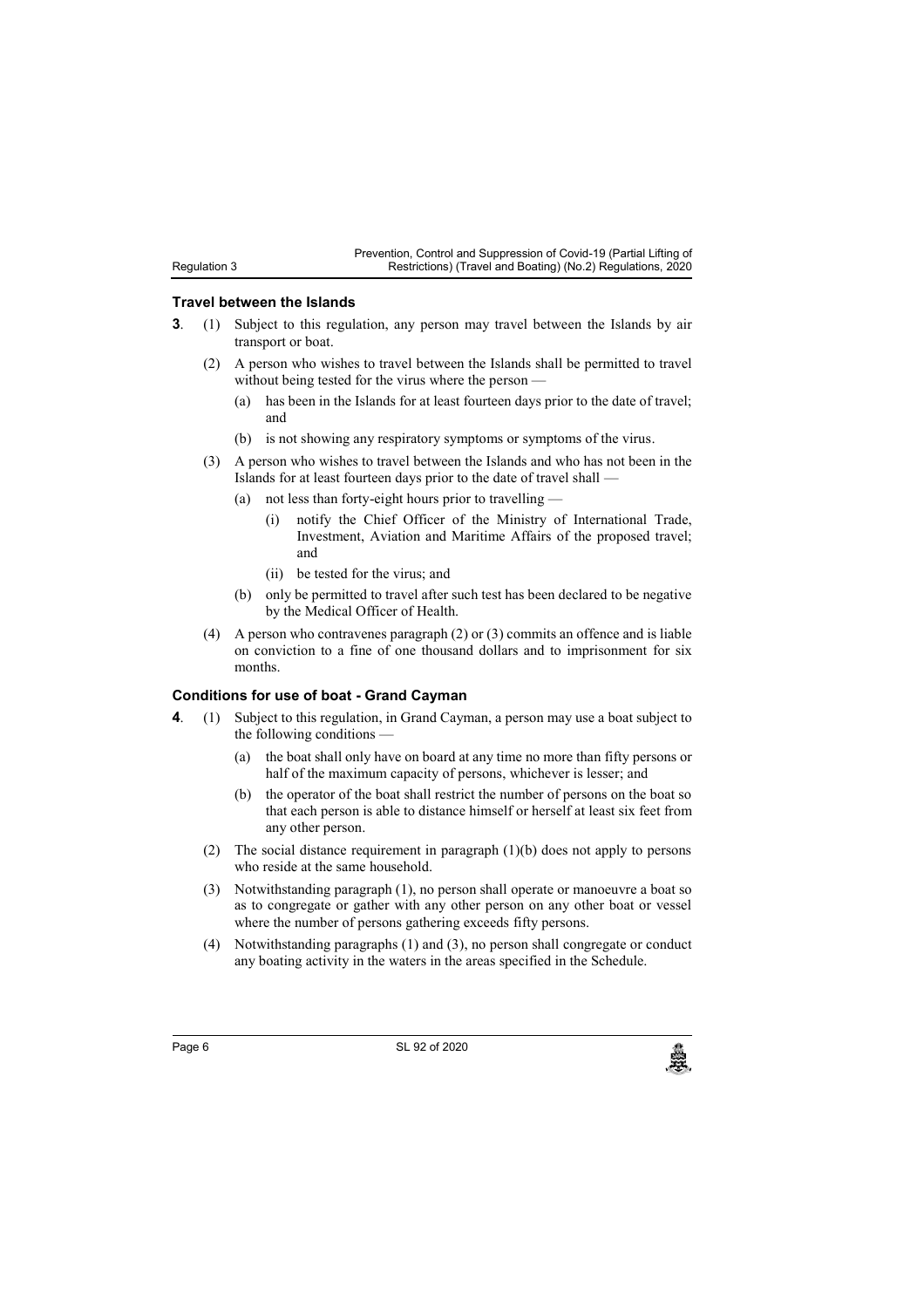- 
- (5) A person who contravenes paragraph (1), (3) or (4) commits an offence and is liable on conviction to a fine of one thousand dollars and to imprisonment for six months.

## **5. Conditions for use of boat - Cayman Brac**

- **5**. (1) In Cayman Brac, a person may use a boat subject to the following conditions
	- (a) the boat shall only have on board at any time no more than fifty persons or half of the maximum capacity of persons, whichever is lesser; and
		- (b) the operator of the boat shall restrict the number of persons on the boat so that each person is able to distance himself or herself at least six feet from any other person.
	- (2) The social distance requirement in paragraph (1)(b) does not apply to persons who reside at the same household.
	- (3) A person who contravenes paragraph (1) commits an offence and is liable on conviction to a fine of one thousand dollars and to imprisonment for six months.

#### **6. Commercial vessels to operate in wildlife interaction zones**

- **6**. (1) Notwithstanding regulation 4(4), an owner of a commercial vessel who is licensed to operate a commercial vessel in any wildlife interaction zone may, in such commercial vessel, carry passengers and operate in a wildlife interaction zone but
	- (a) shall have on board no more than fifty persons or half of the maximum capacity of persons, whichever is lesser, in the commercial vessel at any one time;
	- (b) shall restrict the number of persons on the commercial vessel so that each person is able to distance himself or herself at least six feet from any other person;
	- (c) shall not operate or manoeuvre the commercial vessel so as to congregate or gather with any other person on any other boat or vessel where the number of persons gathering exceeds fifty persons; and
	- (d) shall not rent any scuba or snorkelling equipment to any customer for any scuba diving or snorkelling activity including for any training in scuba diving or snorkelling.
	- (2) The social distance requirement in paragraph (1)(b) does not apply to persons who reside at the same household.
	- (3) Paragraph (1)(d) does not apply to dive tanks.
	- (4) A person who contravenes paragraph (1) commits an offence and is liable on conviction to a fine of one thousand dollars and to imprisonment for six months.



c SL 92 of 2020<br>
SL 92 of 2020<br>
Page 7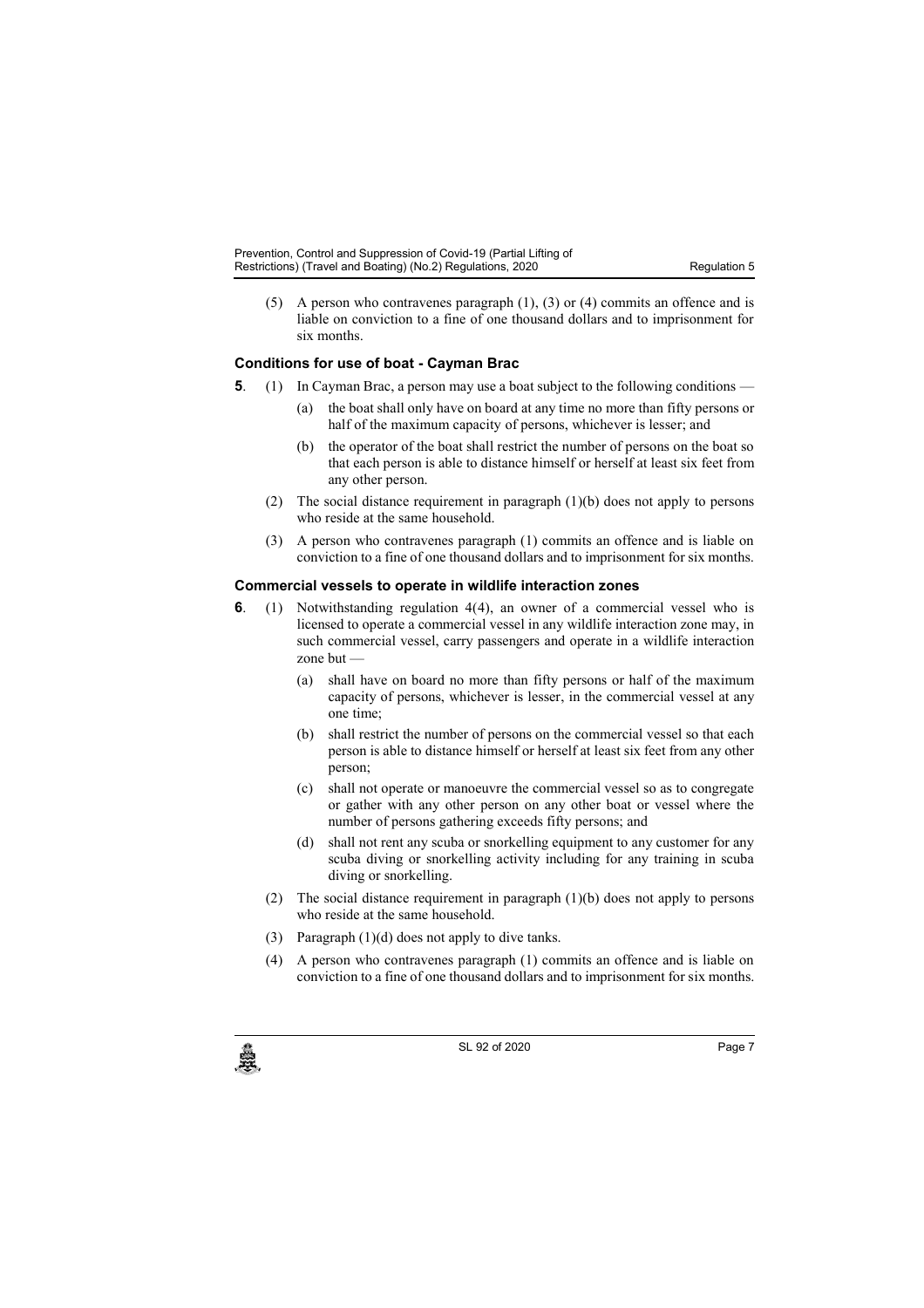### **7. Repeal of the Prevention, Control and Suppression of Covid-19 (Partial Lifting of Restrictions) (Travel and Boating) Regulations, 2020**

**7**. The *Prevention, Control and Suppression of Covid-19 (Partial Lifting of Restrictions) (Travel and Boating) Regulations, 2020* are repealed*.*

## **8. Expiry**

Regulation 7

**8**. These Regulations shall continue in force until 31st August, 2020 or until such later date as the Cabinet may specify by notice in the Gazette, in any other official Government website or official means of communication.

الله Page 8 SL 92 of 2020<br>المجلس المعروفي المعروفي المعروفي المعروفي المعروفي المعروفي المعروفي المعروفي المعروفي المعروفي المعروفي الم<br>المعروفي المعروفي المعروفي المعروفي المعروفي المعروفي المعروفي المعروفي المعروفي الم